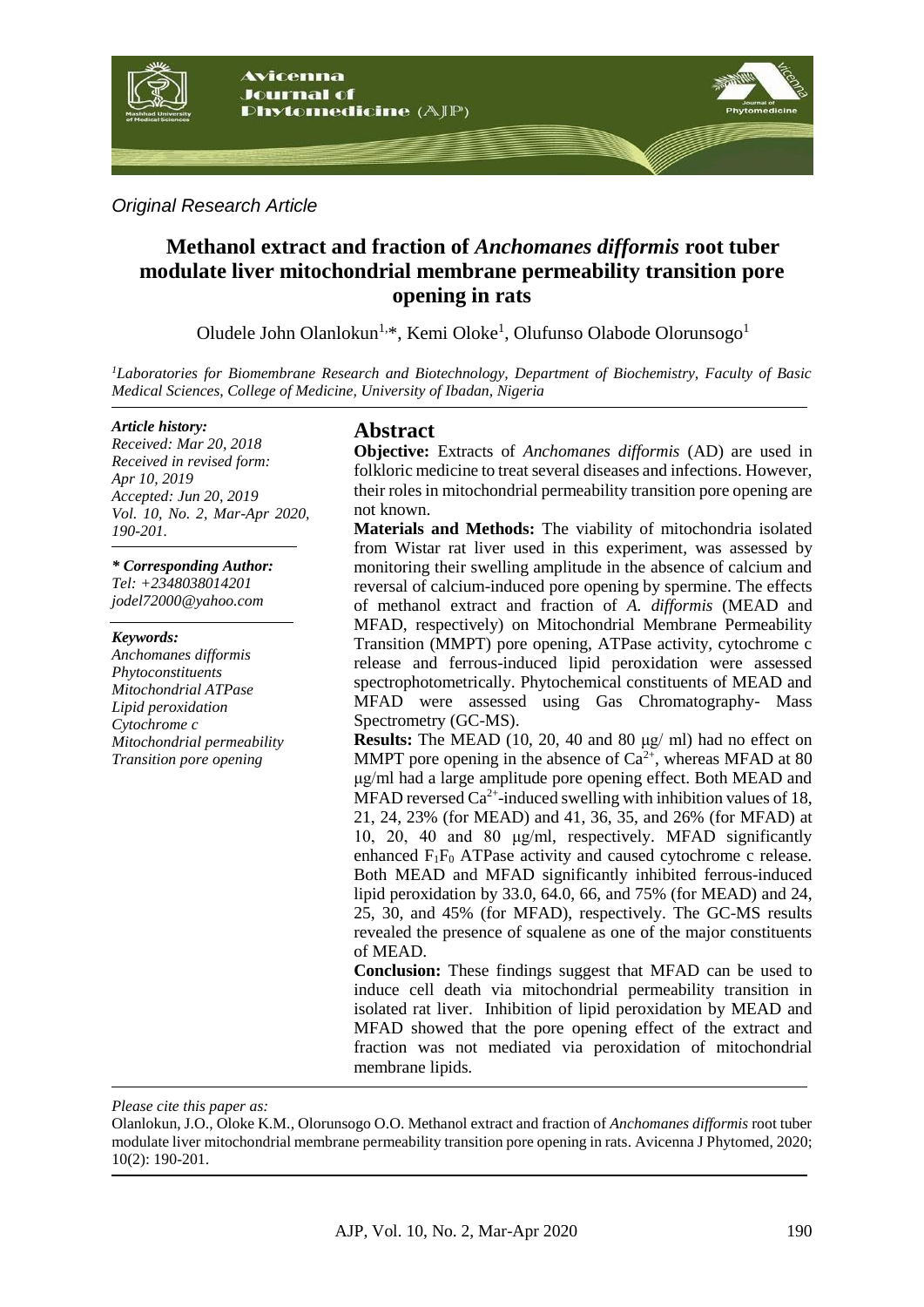# **Introduction**

Traditional medicine commonly uses herbs for treatment of different diseases, all over the world. Plants were proven to be good sources of natural products which have been described as the active ingredients responsible for their therapeutic potentials. A good example of these plants is *Anchomanes difformis* (AD). It is a plant of the family Araceae that is commonly found in Africa especially in the sub Saharan African countries such as Nigeria, Ghana, Togo, Ivory Coast and Senegal (Ataman and Idu, 2015). Different preparations of the root tuber of this plant are believed to cure malaria, dieresis, diabetes and tuberculosis. It is also used against oral and anal lesions (Bero et al., 2009). The mechanisms of action of some medicinal plants in treating some disease conditions include but not limited to: perturbation of the membranes of microbial organisms (Sanchez et al., 2010), modulation of protein synthesis (Adnan et al., 2017) and induction of mitochondrial dysfunction in cancer cell-selective death (Wiench et al., 2012). Lately, mitochondria have become a target for the discovery of drugs that can enhance cell death. This is because the release of some mitochondrial proteins makes the death of cells inevitable (Ankur et al., 2012).

Mitochondria can show increase in their permeability to molecules of higher masses as a result of loss of transmembrane potential (ψm), increased mitochondrial matrix swelling, and rupture of the outer mitochondrial membrane (Baines et al., 2007). This process is called the mitochondrial membrane permeability transition (MMPT). Exposure of mitochondria to high levels of exogenous  $Ca<sup>2+</sup>$ , reactive oxygen species and high levels of inorganic phosphate are capable of causing the permeabilisation of the mitochondria (Seidlmayer et al., 2015). During mitochondrial permeabilisation, the proton-motive force is disrupted as a result of the opening of the pore. Although, there had been series of models about the components of the pore, recent evidence has shown that the c ring of  $F_1F_0$  ATPAse is plausibly one of the components of the pore (Bonora and Pinton, 2014). Therefore, any drug or drug candidate that modulates the enhancement of  $F_1F_0$  ATPase, may likely modulate the pore.

Transient opening of the MMPT pore further results in depolarisation of the inner mitochondrial membrane, swelling of mitochondrial matrix, rupture of outer mitochondrial membrane (Kinnally and Antonsson, 2007), and release of proapoptotic proteins such as cytochrome c into the cytosol thus causing apoptosis. In addition to these effects, oxidative phosphorylation is uncoupled and inorganic phosphate concentration increases via the stimulation of ATP hydrolysis by  $F_1F_0$ ATPase. The MMPT pore has been a target for drug development in diseases where there is deregulation of apoptosis. Experimental evidence indicates that certain bioactive agents present in medicinal plants such as quercetin in onions, capsaicin in chili pepper, etc. can modulate apoptosis through permeabilisation of the mitochondrial membrane (Martin, 2006). There is therefore increased interest globally for evaluation of potent bioactive agents that may interact with MMPT pore, in order to develop drugs that may upregulate apoptosis in the treatment of tumor, hyperplasia or cancer.

*A. difformis* (Blume) Engl. is a herbaceous plant with thorny stem having huge divided leaves and spathe that arise from a horizontal tuber occurring in the forest of West Africa. The plant has rhizome and grows in tropical African forests and is mostly found in moist and shady places. In French Guinea, the tuber (rhizome) is used medicinally for topical application to increase blood circulation; a decoction of the tuber is used in cough treatment and ulcer while the peeled tuber, soaked in water, is used in treating cases of dysentery. The tuber has also been used as an antidiabetic, antituberculosis, and antimalarial agent, and against oral and anal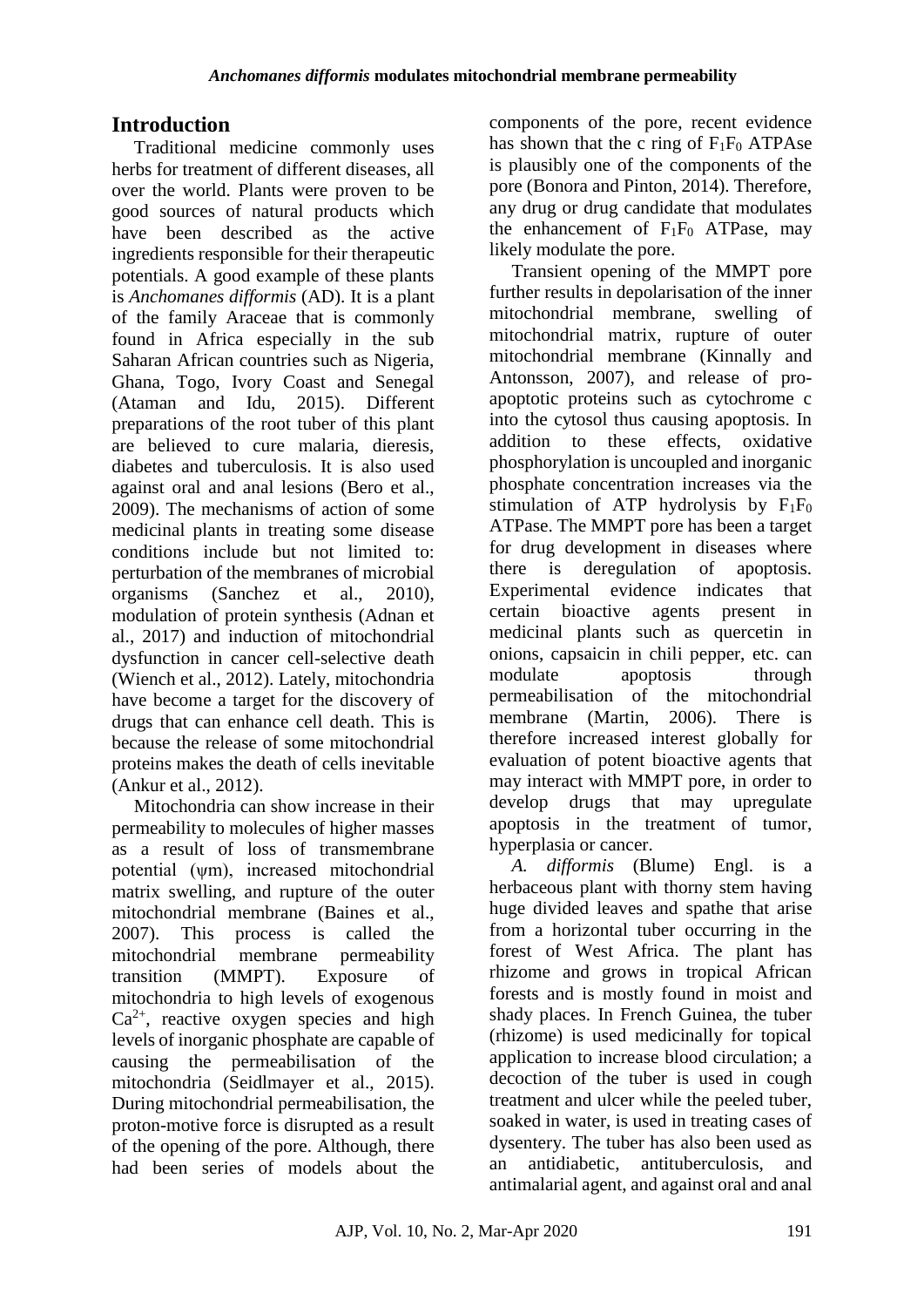lesions. In some part of Africa such as Tanzania, the juice from the root tuber is used as eye drop in the treatment of river blindness, or as a diuretic and purgative agent (Oghale and Idu, 2016). Also, in combination with *Cissus quadrangularis*, AD is used for treatment of prostate cancer in Cameroon (Noumi, 2010). In spite of different folkloric use of this plant, limited knowledge about its interaction with mitochondria necessitates a scientific research to either explore more of its medicinal use or present a scientific caution on its use.

### **Materials and Methods Collection of plant material**

Whole tubers of *A. difformis* (AD) were obtained from the uncultivated area at Ado-Ekiti. The specimen was identified by Mr. F.O. Omotayo of Plant Herbarium, Ekiti State University, Ado-Ekiti and a voucher number (UHAE 2017/065) was obtained.

#### **Extraction of plant material**

The processing of the root tubers of AD and extraction was done as described earlier (Handa et al., 2008). Briefly, the root tubers of AD were washed, peeled, sliced into pieces and air-dried at room temperature and pulverised using a blender. The powdered root tuber was soaked in methanol for 3 days: the crude methanol extract was concentrated under reduced pressure at  $40^{\circ}$ C and the concentrated residue was heated in a water bath at  $50^{\circ}$ C to obtain a solvent-free extract. The methanol extract was used to obtain methanol fraction of the extract using vacuum liquid chromatography (VLC). The resultant was concentrated using a rotary evaporator under reduced pressure at 40ºC, and the residues were transferred to separate bottles and stored in a refrigerator until use.

### **Experimental animals**

Male albino rats  $(90±4 g)$  were obtained from the Preclinical Animal House, College of Medicine, University of Ibadan, Nigeria, and kept at the Biochemistry Department Animal house, University of Ibadan, under light-controlled conditions (12 hr-light/12 hr dark cycle) and in well-ventilated plastic cages. The animals were given water and rat chow *ad-libitum.*

#### **Ethical consideration in animal handling**

All experiments involving the use of animals in this article, were performed in accordance with the public health policy on Human Care and Use of Laboratory Animals of National Institute of Health (NIH, 1985).

#### **Preparation of low-ionic-strength liver mitochondria**

Low-ionic-strength liver mitochondria were isolated from male albino rats using the method described by Johnson and Lardy (1967). The animals were sacrificed by cervical dislocation, dissected and the livers were excised, washed several times in isolation buffer (210 mM Mannitol, 70 mM Sucrose, 5 mM Hepes-KOH (pH 7.4) and 1 mM EGTA), weighed and minced using a pair of scissors. A 10% suspension was prepared by homogenising the liver on ice using a Teflon-glass cup homogeniser in isolation buffer. The liver homogenate was loaded into a refrigerated Sigma 3-30 K centrifuge, where the nuclear fraction and cell debris were sedimented at low speed centrifugation twice at 2,300 rpm for 5 min each time. The supernatant was further centrifuged at 13,000 rpm (10,000 g) for 10 min to pellet the mitochondria. The mitochondrial pellets obtained were washed in washing buffer (210 mM mannitol, 70 mM sucrose, 5 mM Hepes-KOH (pH 7.4) and 0.5% bovine serum albumin (BSA)) and centrifuged twice at 12,000 rpm for 10 min each time. The mitochondria were immediately suspended in suspension buffer (210 mM mannitol, 70 mM sucrose, and 5 mM Hepes-KOH (pH 7.4) then dispensed in Eppendorf tubes in aliquot and kept at 4ºC. Mitochondria used for the determination of ATPase activity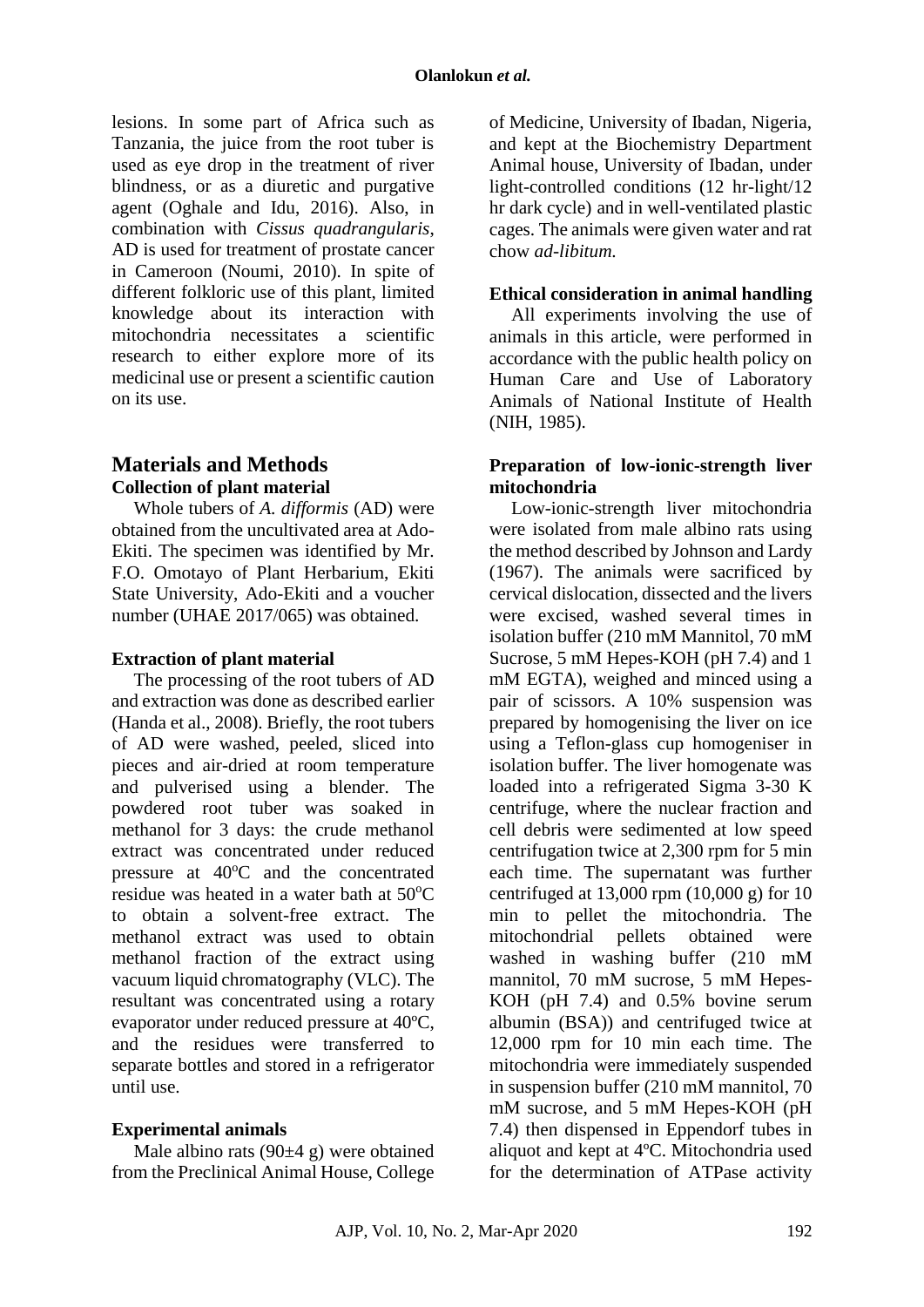and lipid peroxidation, were isolated as described above except that 0.25 M sucrose was used for the isolation of the mitochondria.

### **Protein determination**

The mitochondrial protein was estimated according to the method of Lowry et al. (1951) using Bovine Serum Albumin (BSA) as standard.

### **Assessment of mitochondrial membrane permeability transition in rat liver mitochondria**

Changes in the volume of isolated liver mitochondria were measured quantitatively at 540 nm based on the procedure described by Lapidus and Sokolove (1993). Mitochondria (0.4 mg of protein/ml) were pre-incubated in a 1 cm light path glass cuvette in the presence of 0.8 μM rotenone in suspension buffer for 3 min at 30°C prior to the addition of succinate. After 30 sec of this incubation, 5 mM sodium succinate was added to energise the reaction and mitochondrial permeability was quantified as changes in absorbance at 540 nm over a period of 12 min at 30 sec interval. To assess the pore opening effects of calcium, mitochondrial were pre-incubated in rotenone and suspension buffer for 3 min after which  $3 \mu M$  CaCl<sub>2</sub> was added. Sodium succinate was added 30 sec later. To assess the reversal effect of spermine, mitochondria were pre-incubated in rotenone, suspension buffer and 4 mM spermine for 3 min after which  $3\mu$ M Cacl<sub>2</sub> and 5 mM sodium succinate were added as previously described. To assess the pore opening effects of MEAD and MFAD, varying concentrations of the extract and fraction were added to the assay medium and the change in absorbance was monitored for 12 min with 30 sec intervals, at 540 nm using 752 N UV visible spectrophotometer.

### **Determination of mitochondrial ATPase activity**

Mitochondrial ATPase activity was determined using the method of Lardy and Wellman (1953). Each test tube (in triplicate) contained 65 mM Tris-HCl buffer (pH 7.4), 0.5 mM KCl and 25 mM sucrose in a reaction volume of 1 ml. Varying concentrations of MEAD and MFAD were added to the designated tubes and the solutions were made up to 2000 µl with distilled water. The ATP (1 mM) was added to the designated tubes and the whole set up was transferred to a shaking water bath at 27ºC. Mitochondria were added to the zero time and the reaction was stopped immediately by the addition of 1 ml of 10% sodium dodecyl sulphate (SDS). Mitochondria were added to the rest of the test tubes except the blank and ATP-only every 30 sec. The 2, 4-dinitrophenol (25 µM DNP) was added to the uncoupler tube and just immediately mitochondria were added. The reaction was stopped by addition of 1 ml (10%) SDS to each test tube (except zero time) every 30 sec. After 30 min of incubation in the water bath at  $27^{\circ}$ C, 1 ml of the reaction mixture was taken for phosphate determination. Distilled water (4 ml) was added to the 1 ml in a test tube to dilute it. This was followed by the addition of 1 ml of 1.25% ammonium molybdate and 1 ml of a 9% freshly prepared solution of ascorbate. The tubes were thoroughly mixed, gently shaken and allowed to stand for 30 min. A standard solution of 1mM potassium dihydrogen phosphate was similarly treated for phosphate standard curve. The intensity of the blue colour was read at 660 nm using a 752 N UV visible spectrophotometer. The standard phosphate curve was plotted and the concentration of inorganic phosphate released per milligram protein per minute, was calculated.

### **Assessment of cytochrome c release**

Cytochrome c release was assessed as described by Appaix et al. (2000). Isolated mitochondria were incubated with suspension buffer, 0.8  $\mu$ M rotenone, various concentrations of MEAD and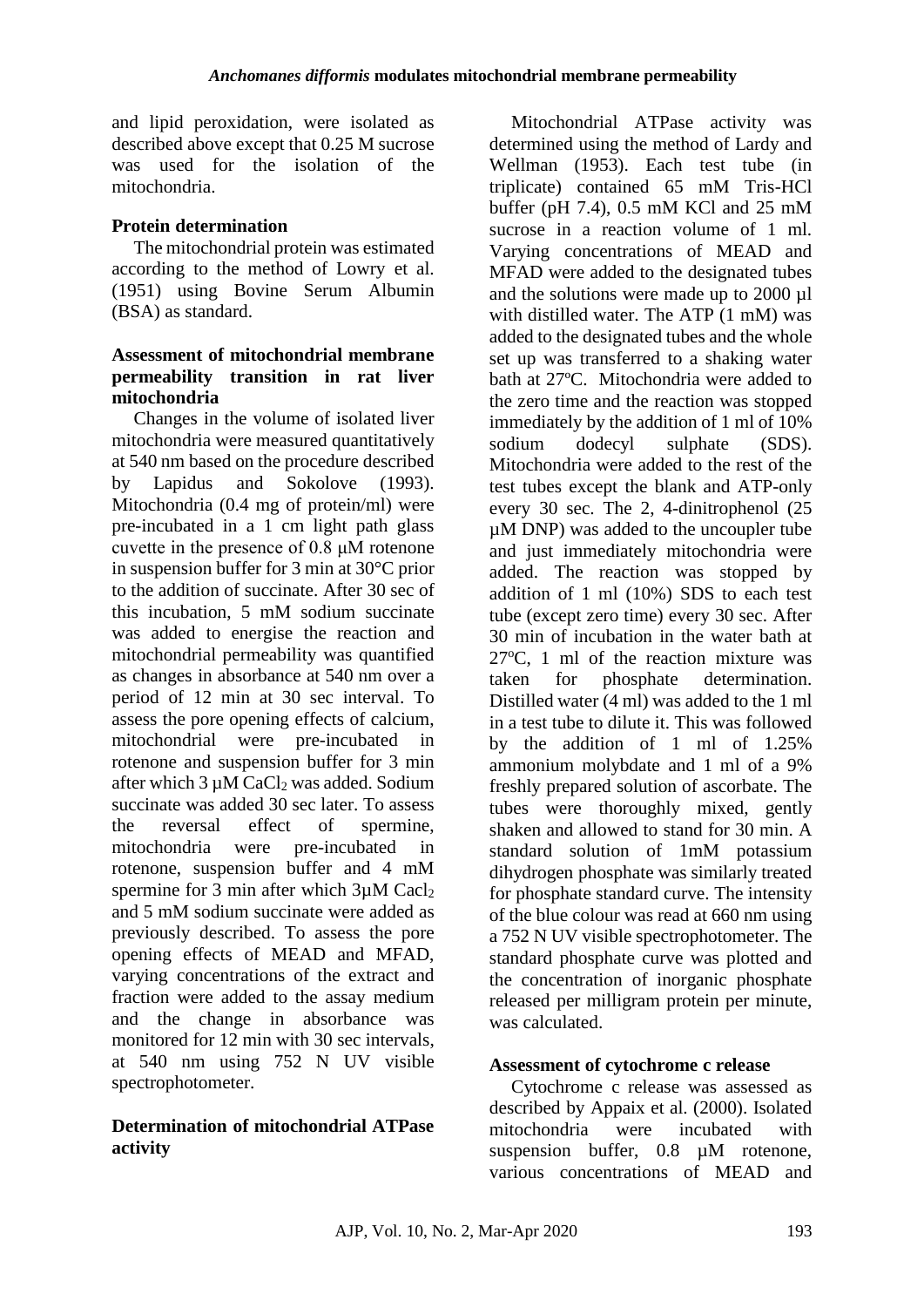MFAD and 5 mM succinate while the control test tubes were treated with 12 mM CaCl2. The extract and fraction control did not contain mitochondria. The mixtures were incubated for 30 min at 25°C after which, they were centrifuged at 13,000 rpm. The absorbance of the supernatant was read at 414 nm. The absorbance of extract and fraction control was deducted from that of the test groups. Cytochrome c was used as standard.

#### **Determination of lipid peroxidation**

A modified thiobarbituric acid reactive species (TBARS) assay described by Ruberto et al., (2000) was used to measure the extent of lipid peroxidation using mitochondria as lipid-rich media, Briefly, a specific volume of mitochondria, equivalent to 1 mg/ml protein, was added to graded concentrations of the MEAD and MFAD in the test tube and the volume was then made up to 1 ml with distilled water. Thereafter,  $0.05$  ml of 60  $\mu$ M FeSO<sub>4</sub> was added to induce lipid peroxidation and the mixture was incubated at  $37^{\circ}$ C for 30 min. Then, 1.5 ml of acetic acid, followed by 1.5 ml of TBA in SDS (0.8 in 1.1% respectively) was added. The resulting mixture was vortexed and heated at 95°C for 60 min. After cooling, 5 ml of butan-1 ol was added to each tube and centrifuged at 3,000 rpm for 10 min. The absorbance of the organic upper layer was read at 532 nm and the percentage of inhibition of lipid peroxidation by MEAD and MFAD was calculated using the following formula:

Percentage inhibition of lipid  $peroxidation = (Ab.Control - Ab. Test/Ab.$ Control) x 100

Ab stands for absorbance.

#### **Identification of essential components of plant extract using gas chromatography mass spectrometry (GC-MS).**

Gas chromatography-mass spectrometry (GC-MS) analysis of the ME and MF was carried out using an Agilent 7890n gas chromatograph hyphenated with an Agilent mass detector triple Quad 7000A in EI mode at 70Ev (m/z range 40-600 amu) with an ion source temperature of  $250^{\circ}$ C and an Agilent ChemStation data system. The GC column was equipped with an HP-5MS column (30 m $\times$ 250 µm $\times$ 0.25 µm) a splitsplitless injector heated at  $200^{\circ}$ C and a Flame Ionization Detector (FID) at 230 °C. Oven temperature was programmed as follows: Initial temperature  $40^{\circ}$ C for 5 min, increased  $5^{\circ}$ C/min to 180 $^{\circ}$ C for 6 min and then  $10^{\circ}$ C/min to 280 $^{\circ}$ C for 12 min. Carrier gas was helium at a flow rate of 1 ml/min. Injection volume was  $2 \mu$  (split ratio 1:20)

The GC-MS QP 2010 Plus was used for the analyses of plants with Ion source and interface temperature at  $250^{\circ}$ C; solvent cut time 2.5 min with relative detector gain mode and threshold 3000; scan MS ACQ mode; detector FTD; mass range of m/z 40- 400.

Identification of the essential components was done based on their retention indices along with comparison of their mass spectral fragmentation patterns by computer matching with in-built data and commercial libraries. Other search libraries used included database/NIST08. L.

### **Statistical analysis**

Representative profile of four similar determinations were used for the mitochondrial permeability transition assays. For other assays, data were expressed as mean±SD of triplicate readings. Values were analysed using oneway ANOVA followed by Tukey's *post hoc* comparison among data in columns using GraphPad prism 6.0 and a p˂0.05 was considered to be statistically significant.

## **Results**

### **Effects of MEAD on MMPT in the absence and presence of calcium**

Figures 1 A, B and C show the integrity of the isolated mitochondria, the effects of the methanol extract (MEAD) on MMPT in the absence of calcium (1B) and in the presence of calcium (1C), respectively.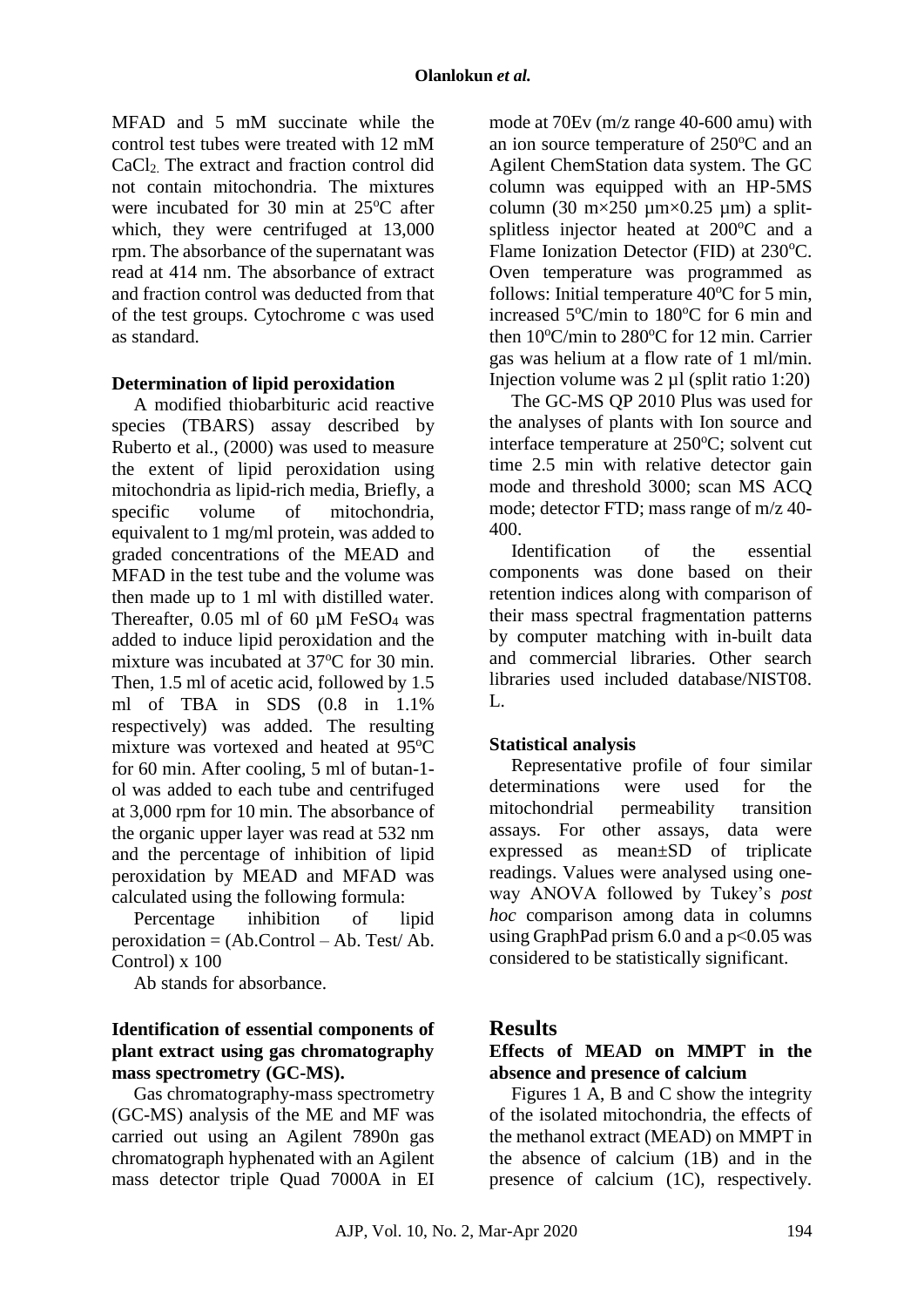Figure 1A shows that there were no significant changes in the volumes of intact mitochondria respiring on succinate in the absence of calcium as shown by little changes in light scattering effect of the mitochondria at 540 nm. Upon the addition of calcium, there was an induction of opening of the mitochondrial membrane permeability transition pore. Spermine, a standard inhibitor of calcium-induced MMPT pore opening, reversed the opening of the pore. This result shows that mitochondria were intact in the absence of calcium but exogenous calcium induced MMPT pore, while spermine significantly reversed the  $Ca^{2+}$ -induced opening of the pore of mitochondria respiring on succinate. This indicated that the membrane integrity of the liver mitochondria was intact, not uncoupled and hence, suitable for further use. In this context, Figure 1A shows the suitability of the isolated mitochondria for the mitochondria permeability transition pore opening assay. The results obtained revealed that MEAD has no significant effect on the opening of MMPT pore at all concentrations used, in the absence of calcium (Figure 1B). This extract however, in the presence of calcium, potentiated calcium-induced pore opening (Figure 1C).

### **Effects of MFAD on MMPT in the absence and presence of calcium**

Figures 2 A and B show the effects of MFAD on MMPT in the absence (2A) and presence (2B) of calcium. The results obtained showed that MFAD was able to induce pore opening at the highest concentration used (80 μg/ml) in the absence of calcium. MFAD however had a reversal effect on calcium-induced pore opening as the concentration increased.

### **Effects of MEAD and MFAD on mitochondrial ATPase activity and cytochrome c release**

The  $F_1F_0$  ATPase activity was monitored in the presence of both MEAD and MFAD. The results obtained showed that MEAD enhanced the ATPase activity relative to the control. Also, MFAD enhanced ATPase activity at the physiological pH (Figure 3A) in a concentration-dependent manner with the maximum enhancement at  $80 \text{ u}\text{g/ml}$ . The levels of cytochrome c release induced by both MEAD and MFAD are shown in Figure 3B. Based on this Figure, there was a significant (p˂0.001) increase in cytochrome c release induced by MFAD relative to intact mitochondria while only the highest concentration of MEAD significantly  $(p<0.01)$  induced an increase in cytochrome c release.

### **Effects of MEAD and MFAD on lipid peroxidation**

The percentage of inhibition of lipid peroxidation by MEAD and MFAD is shown in Figure 4. The results showed that, there was a significant increase in percentage of inhibition of  $Fe<sup>2+</sup>$ -induced lipid peroxidation at 10, 20, 40, and 80 µg/ml concentrations of both MEAD and MFAD with percentage inhibition of 33, 64, 65.5, 74.5% (for MEAD) and 23.5, 25, 30, and 45% (for MFAD) at 10, 20, 40 and 80 μg/ml, respectively. The results also showed that both MEAD and MFAD inhibited lipid peroxidation maximally at 80 µg/ml while MEAD inhibited the lipid peroxidation more than MFAD.

## **The GC-MS of MFAD and MEAD**

Table 1 shows the phytochemicals present both in MEAD and MFAD. There are some phytochemicals present in MEAD that were not found in MFAD. This could be as a result of chromatographic partitioning of the methanol extract with various solvents before MFAD was obtained.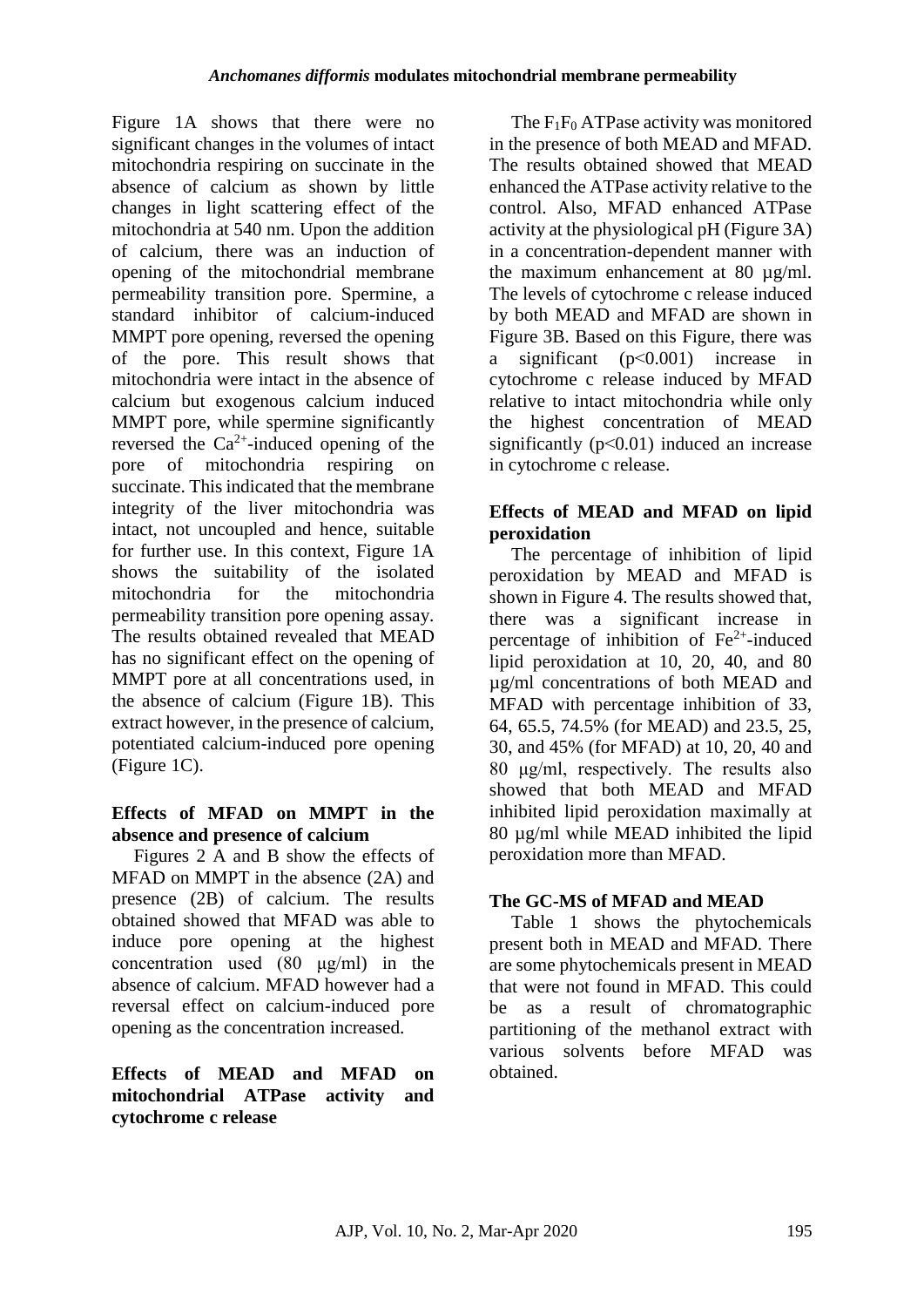

Figure 1. Representative profile for the assessment of isolated rat liver mitochondrial permeability transition pore opening. Figure 1A shows the assessment of the mitochondria integrity in the absence of calcium, in the presence of calcium and reversal of calcium-induced mitochondrial membrane permeability transition pore opening by spermine. Figures 1B and 1C show the effect of varying concentrations of MEAD in the absence (B) and in the presence (C) of calcium on the mitochondrial membrane permeability transition pore opening. NTA: no triggering agent; TA: triggering agent



Figure 2. Representative profile showing the effects of MFAD on the mitochondrial permeability transition pore opening in the absence (A) and in the presence (B) of calcium. NTA: No triggering agent, TA: Triggering agent

Table 1a. Essential composition of methanol extract of *Anchomanis difformis* root tuber.

| S/NO | Compound                                   | Abundance<br>(%) |
|------|--------------------------------------------|------------------|
| 1    | Hexadecane                                 | 7.24             |
| 2    | Heptadecane                                | 7.32             |
| 3    | Octadecane                                 | 6.44             |
| 4    | Dodecane, 2, 6, 10-trimethyl               | 4.17             |
| 5    | Nonadecane                                 | 7.87             |
| 6    | Hexadecanoic acid, methyl ester            | 7.94             |
| 7    | Eicosane                                   | 7.60             |
| 8    | 9,12-octadecadienoic acid,<br>methyl ester | 23.41            |
| 9    | Methyl stearate                            | 4.79             |
| 10   | Docosane                                   | 7.25             |
| 11   | Tricosane                                  | 4.32             |
| 12   | Squalene                                   | 11.64            |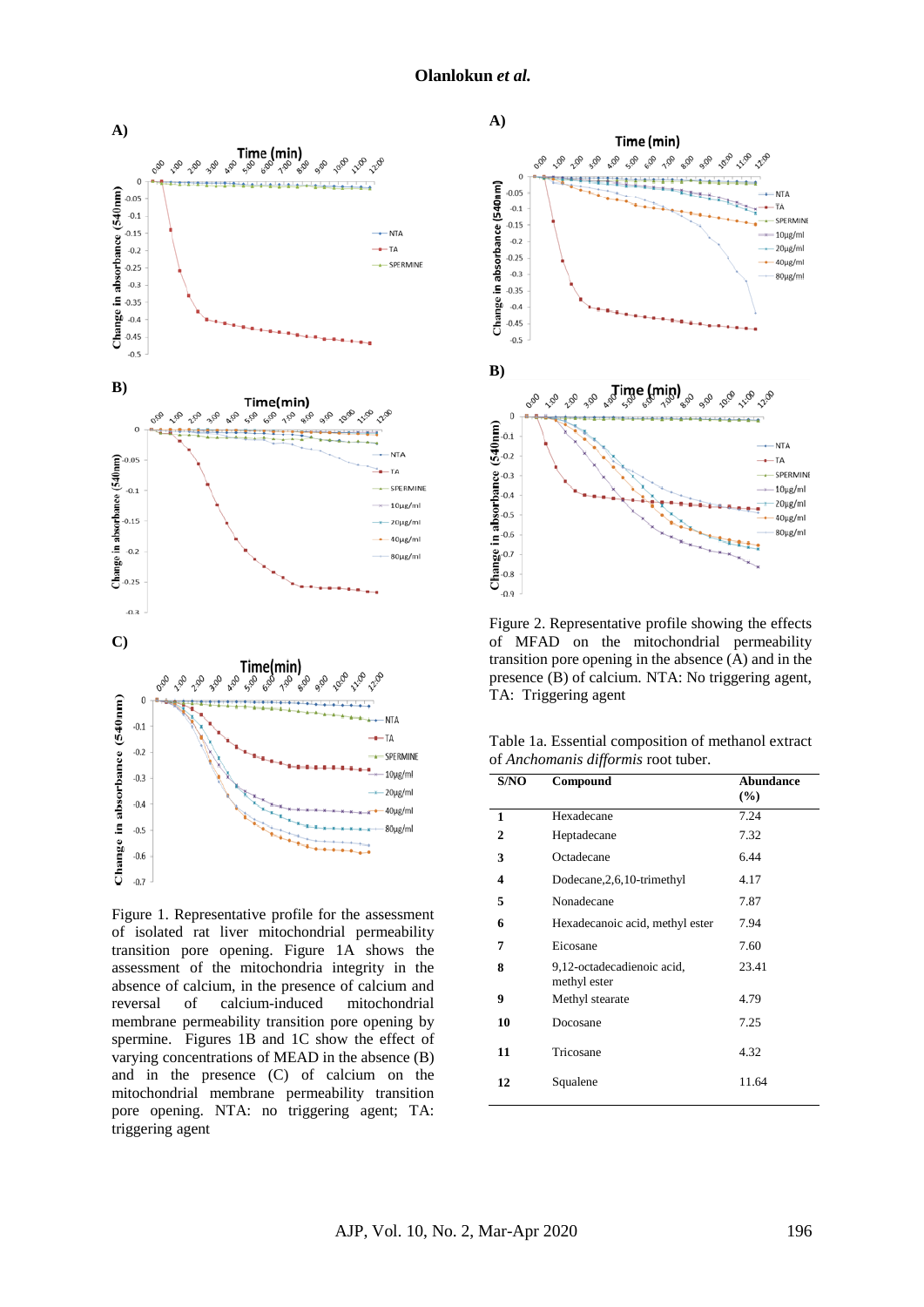

Concentrations of MEAD and MFAD (#g/mL)





Concentrations of MEAD and MFAD (Bg/mL)

Figure 3. Effect of MEAD and MFAD on  $F_1F_0$ ATPase activity (Figure 3A) and cytochrome c release (Figure 3B) from rat liver mitochondria at physiological pH  $(7.4)$  (\*, # p<0.05, \*\*, ## p<0.01, \*\*\*,  $\frac{***}{*}$ ,  $\frac{***}{*}$  p<0.001 all vs control (\*) and DNP (\*). In Figure 3B, there is a significant increase in the level of cytochrome c release at all concentrations of MFAD used when compared with the intact mitochondria. Bar represented the mean±SD. (n=4). (\*p<0.05, \*\* p<0.01, \*\*\* p<0.001 all vs intact mitochondria)

#### **In h ib itio <sup>n</sup> <sup>o</sup> fL ip id P <sup>e</sup> ro <sup>x</sup> id <sup>a</sup> tio <sup>n</sup>**



Figure 4. Effect of varying concentrations of MEAD and MFAD on  $Fe<sup>2+</sup>$ -induced lipid peroxidation in normal rat liver mitochondria. Inhibition of lipid peroxidation by MEAD were statistically significant when 20, 40 and 80 µg/ml of MEAD were compared with corresponding concentrations of MFAD. Bar represented the mean±SD. (n=4). (\*\*\*p*<*0.001)

Table 1b. Essential composition of methanol fraction of *Anchomanis difformis* root tuber.

| S/N | Compound                              | <b>Abundance</b><br>(%) |
|-----|---------------------------------------|-------------------------|
| 1   | P-Dioxane-2-3-diol                    | 7.76                    |
| 2   | Tetracontane, 3, 5, 24-trimethyl      | 1.58                    |
| 3   | Pentadecane                           | 3.53                    |
| 4   | Hexadecane                            | 4.67                    |
| 5   | Tridecane                             | 4.85                    |
| 6   | Heptadecane                           | 5.30                    |
| 7   | Dodecane, 2, 6, 11-trimethyl          | 3.39                    |
| 8   | Octadecane                            | 5.02                    |
| 9   | Dodecane, 2, 6, 10-trimethyl          | 2.51                    |
| 10  | Nonadecane                            | 5.31                    |
| 11  | Hexadecanoic acid methyl ester        | 2.68                    |
| 12  | n-hexadecanoic acid                   | 5.07                    |
| 13  | Eicosane                              | 7.37                    |
| 14  | Heneicosane                           | 13.25                   |
| 15  | Methyl 8,10-dimethyl<br>hexadecanoate | 3.34                    |
| 16  | 9,10-octadecadienoic acid             | 7.80                    |
| 17  | Octadecane, 1-ethenyloxy              | 3.65                    |
| 18  | Docasane                              | 6.57                    |
| 19  | Tricosane                             | 3.43                    |
| 20  | Tetracosane                           | 2.92                    |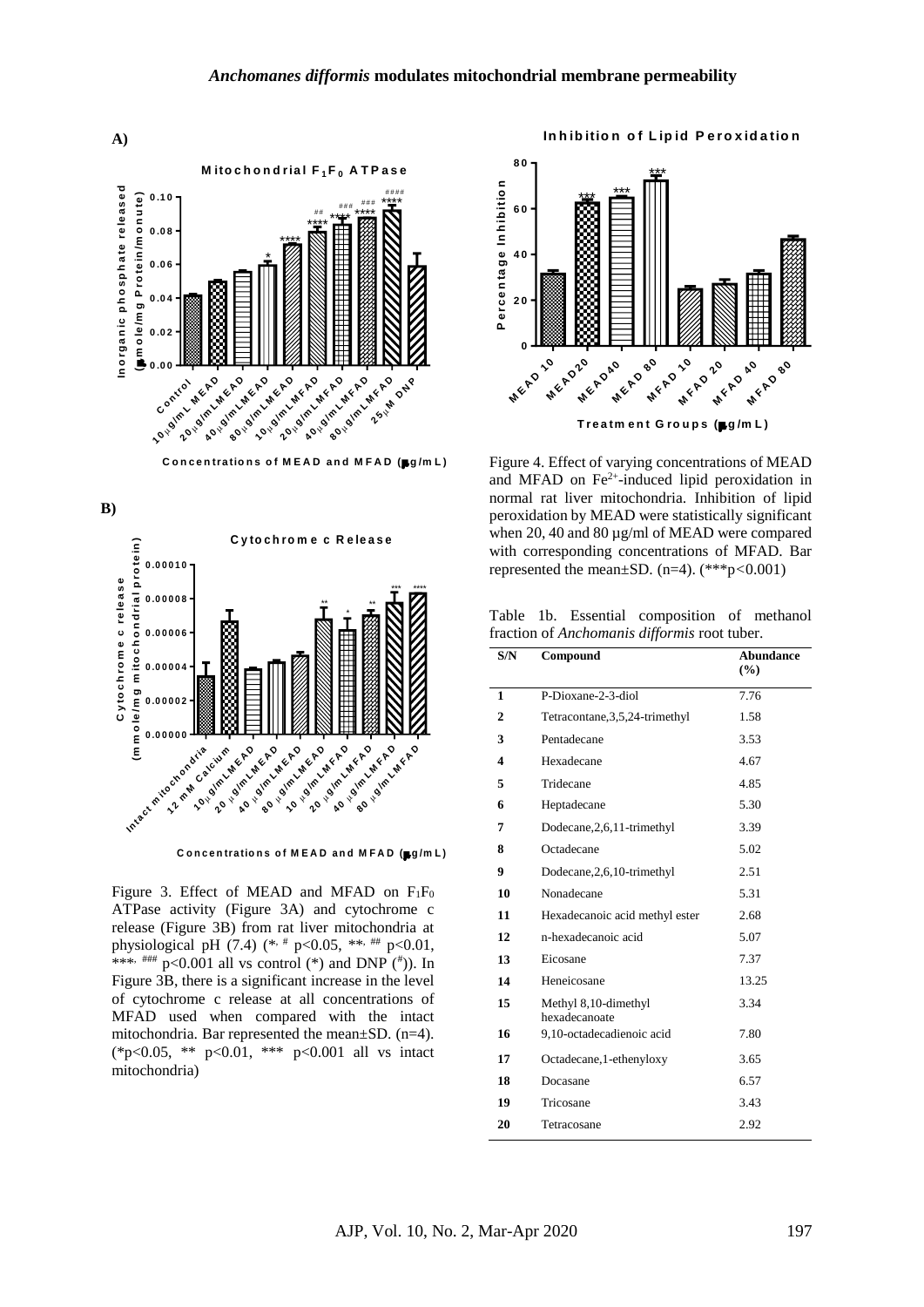# **Discussion**

Pharmacological approaches acting directly on the mitochondrial membrane by targeting mitochondrial channels permeabilisation or by stimulation of survival pathways such as the release of antiapoptotic proteins are good measures for the management of diseases where dysregulation of apoptosis had been implicated.

Since its discovery, MMPT pore has been proposed to be an important regulator of cell death. This is because pharmacological modulations of the components of the pore will provide scientific explanations for various pathologies such as neurodegenerative, and cardiac diseases and cancer. Mitochondrial dysfunction, in particular, the induction of the pore, has been implicated in the cascade of events involved in the induction of apoptosis. It leads to mitochondrial depolarisation, uncoupling of mitochondria, uncoupling of oxidative phosphorylation, and large amplitude swelling, which in turn can lead to ATP depletion and cell death (Kroemer and Reed, 2000). Although, some drugs have been implicated in the modulation of the biological activities of mitochondria with the view of treating some diseases, some medicinal plants, which contain drug candidates, have been demonstrated to modulate the functional features of such established drugs. From time immemorial, medicinal plants have been known to contain metabolites known as phytochemicals with therapeutic uses. Certain bioactive agents, e.g. betulinic acid, in medicinal plants have been shown to elicit their chemopreventive effects through induction of mitochondrial pore (Pal et al., 2011). It is on this basis that we investigated the *in vitro* effects of MEAD and MFAD on MMPT pore for the first time.

Traditionally, the root tubers of AD are infused with either water or alcoholic drinks for the treatment of some diseases such as inflammation, edema, cough, ulcer, diabetes mellitus and dysentery (Alabi et al., 2018). We used the MEAD and MFAD in this research as a variation to see if the method of extraction will enhance the traditionally acclaimed potency of the plant and also to represent both polar and nonpolar characteristics of the extract.

The results obtained from this work showed that MFAD has an inductive effect on the MMPT in the absence of calcium and a reversal effect on calcium-induced opening of the pore. This means that like calcium, MFAD has the independent effect to induce the opening of the pore possibly by interacting with the pore components at the binding site(s) of calcium. Interestingly, this same fraction inhibited calciuminduced opening of the pore. This may be a result of competition for calcium binding site thus rendering calcium unavailable for pore-opening induction. Moreover, the finding that MEAD inhibited the opening of the pore in the presence of calcium, may possibly show that it has the ability to compete for calcium binding site as demonstrated by MFAD. The inability of the MEAD to induce pore opening effects at the same concentrations of MFAD that showed the inductive effect, implied that the phytochemicals shielding the active compound has been removed in the course of purification. We therefore conclude that purification enhanced the activity of MFAD and that both MEAD and MFAD can modulate the opening of the pore.

Also, in this study, effects of both MEAD and MFAD on the activity of mitochondrial  $F_1F_0$ -ATPase and cytochrome c release were reported. The results obtained indicated that MEAD and MFAD enhanced ATPase activity maximally at the highest concentration (80 μg/ml) compared with the control group. The mitochondrial  $F_1F_0$  ATPase or ATP synthase is known to use the proton gradient generated during the transfer of electron along the respiration chain and couple it to oxidative phosphorylation of ADP and inorganic phosphate to produce ATP required for diverse biochemical and cellular functions (Nelson et al., 2005). The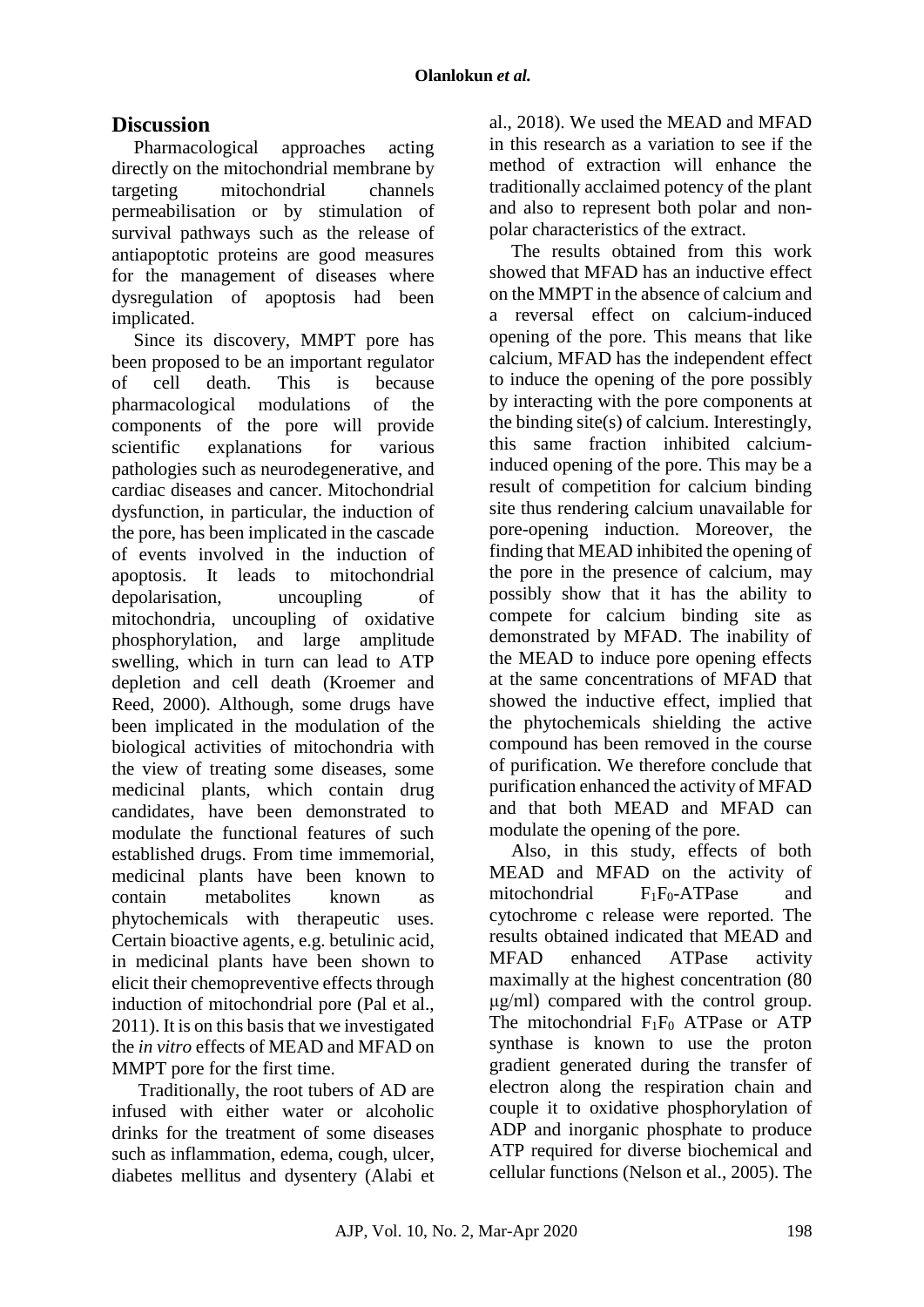collapse in mitochondrial membrane potential could result in the hydrolysis of ATP by  $F_1F_0$ -ATPase to overcome this bioenergetics challenge. This turns  $F_1F_0$ -ATPase into a consumer rather than a producer of ATP in failing cells. The studied effects of both MEAD and MFAD on F1F<sup>0</sup> ATPase has shown that MFAD makes inorganic phosphate, a known inducer of the pore opening available for pore opening effect by enhancing its activity. Specifically, when ATP is hydrolysed to ADP and inorganic phosphate (Pi), the inorganic phosphate made available through this process, is an established inducer of the opening of the pore, therefore, an increase in the cytosolic concentration of Pi may further potentiate the opening of the pore (Baev et al., 2017).

It is believed that reactive oxygen species are generated by complexes I and III of the inner mitochondria (Harper and Breton, 2004), due to the release of electrons by substrates such as NADH and FADH into the electron transport chain. In the course of oxidative process of ATP generation, mitochondria consume a high percentage of oxygen which during normal oxidative phosphorylation is converted to the superoxide radical (Shigenaga et al., 1994; Evans et al., 2002; Carreras et al., 2004). The generation and accumulation of ROS have been implicated as one of the mechanism through which cell death via apoptosis, can take place. This is because ROS can cause the peroxidation of the mitochondrial membrane phospholipids thus leading to cell death. Both MEAD and MFAD were tested for their effects on  $Fe^{2+}$ . induced lipid peroxidation in order to ascertain the exact cause of mitochondrial permeability transition. Data obtained from this study showed that varying concentrations of MEAD and MFAD have inhibitory effects on  $Fe<sup>2+</sup>$ -induced lipid peroxidation in a concentration-dependent manner. This suggests that the plant may contain phytochemical(s) that can protect the integrity of the mitochondrial membrane against oxidative damage. Although both drug candidates may be responsible for cell death, it is evidently clear in this study that such mechanism may not be mediated through the peroxidation of membrane lipids.

It is worthy to note that mitochondrial permeability transition is primarily triggered by matrix calcium overload. In addition to this, chemical agents that promote the oxidised state of pyridine nucleotides and xenobiotics that cause adenine nucleotide depletion, increased inorganic phosphate concentration and mitochondrial depolarisation, can cause mitochondrial permeability transition. Although, both MEAD and MFAD inhibited iron-induced lipid peroxidation in this study, it is interesting to note that both MEAD and MFAD significantly  $(p<0.001)$ induced mitochondrial ATPase. It is believed that high concentrations of inorganic phosphate (Pi) inhibit mitochondrial oxidative phosphorylation and that accumulation of Pi and  $Ca^{2+}$ synergistically increase the permeability of inner mitochondrial membrane (Kowaltowski et al., 1996). Nguyen and coworkers (2015) discovered that permeability transition pore opening triggered by calcium overload was accelerated by further exposure of mitochondria to Pi uptake.

Gas chromatography-mass spectrometry (GC-MS) showed that MEAD and MFAD contain phytochemicals which can be of biological and pharmacological importance. The results obtained from phytochemical and GC-MS screening in this study, showed that both MEAD and MFAD contain a number of phytochemicals such as hydrocarbons, fatty acids and terpenes. It is interesting to note that squalene which is a major constituent of the MEAD (11.64 percent abundance), has been acclaimed to have anticancer, antioxidant, drug carrier and detoxifier properties both in animal models and *in vitro* (Kim and Faith, 2012). Several medicinal plants have shown similar cell death effects via cytotoxic potentials on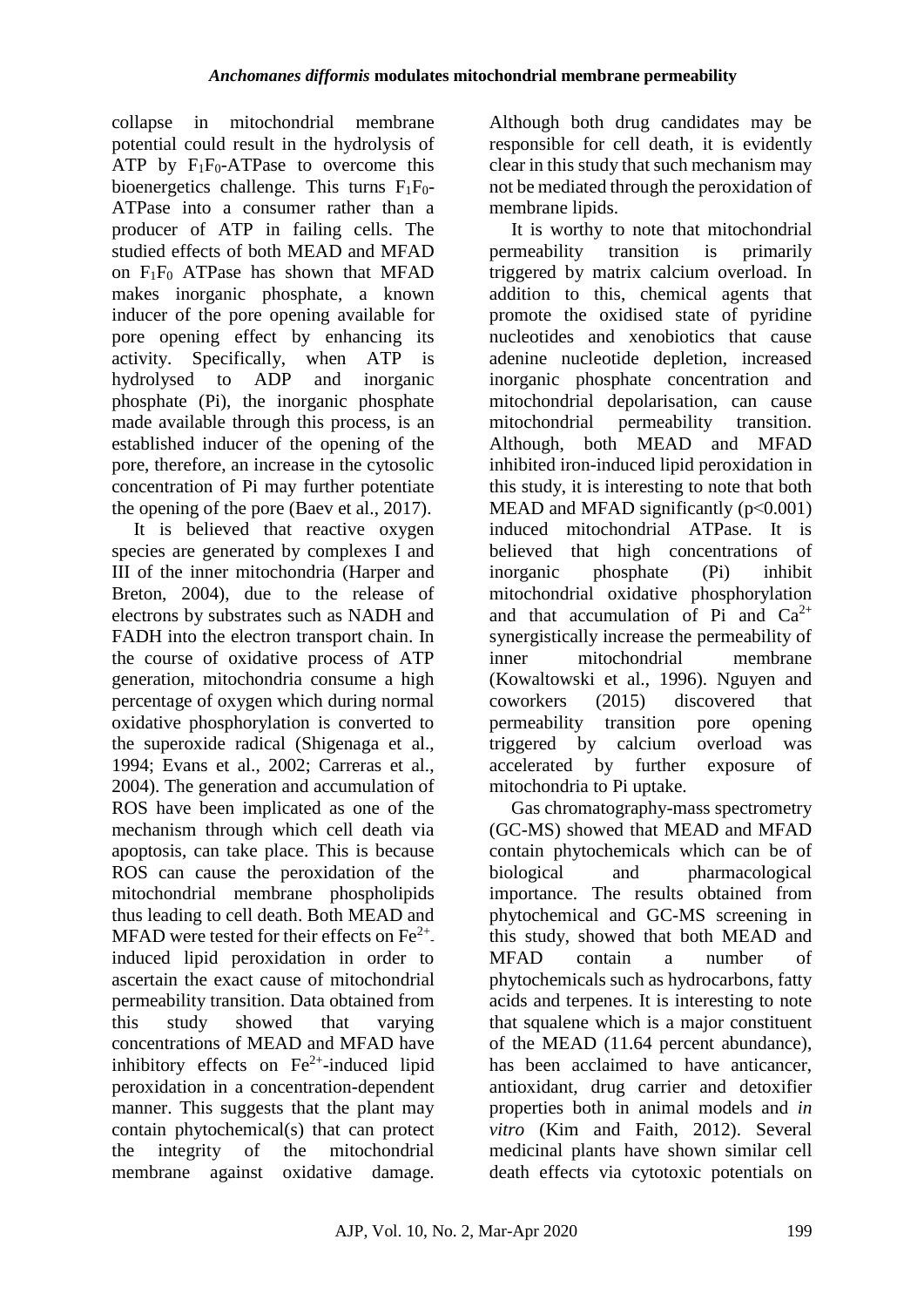cells; examples are *Scutellaria luteocoerulea* (Motaez et al., 2015); *Perovskia abrotanoides (*Geryani et al., 2016) and *Cuscuta campestris* (Moradzadeh et al., 2018) but via different mechanisms.

We therefore, conclude that MFAD, in the absence of calcium, is capable of causing mitochondrial dysfunction; an important property that can be explored to commute deleterious cells to death. The modulatory effects of these extract and fraction on mitochondrial dysfunction may find application in situations that require control of cell death via apoptosis. Therefore, further work should therefore involve structural elucidation of the active components present in AD and their biological effects in mitochondrialmediated cell death.

#### **Acknowledgment**

The authors acknowledge the efforts of Mr. F.O. Omotayo of Plant Herbarium, Ekiti State University, Ado-Ekiti, for identifying *A. difformis* and also providing the voucher number.

### **Conflict of interest**

The authors declare that no conflict of interest exist.

## **References**

- Adnan SNA, Ibrahim N, Yaacob WA. 2017. Disruption of methicillin-resistant *Staphylococcus aureus* protein synthesis by tannins. GERMS, 7: 186-192.
- Alabi TD, Brooks N, Oguntibeju O. Medicinal activities of *Anchomanes difformis* and its potential in the treatment of diabetes mellitus and other diseases conditions: A review. In: The potency of medicinal plants in the treatment and management of Diabetes mellitus. Apple Academy Press. First Edition Chapter 9, pp 219-235.
- Ankur R, Arti M, Seema R, Amarjeet D, Ashok K. 2012. Mitochondrial permeability transition pore: another review. Int Res J Pharm, 3: 106-108.
- Appaix F, Minatchy MN, Riva-Lavieille C, Olivares J, Antonsson B, Saks VA. 2000.

Rapid spectrophotometric method for quantitation of cytochrome c release from isolated mitochondria or permeabilized cells revisited. Biochim Biophys Acta, 1457: 175-181.

- Ataman JE, Idu M. 2015. Renal effects of *Anchomanes difformis* crude extract in Wistar rats. Avicenna J Phytomed, 5: 17-25.
- Baev AY, Negoda A, Abramov AY. 2017. Modulation of mitochondrial ion transport by inorganic polyphosphate- essential role in mitochondrial permeability transition pore. J Bioenerg Biomembr. 49: 49-55
- Baines CP, Kaiser RA, Sheiko T, Craigen WJ, Molkentin JD. 2007. Voltage-dependent anion channels are dispensable for mitochondrial-dependent cell death. Nat Cell Biol, 9: 550–555.
- Bero J, Hannaert V, Chataigné G, Hérent MF, Quetin-Leclercq J. 2009. *In vitro*  antiplasmodial activity of plants used in Benin in traditional medicine to treat malaria. J Ethnopharmacol, 122: 432-444.
- Bonora M, Pinton P. 2014. Shedding light on molecular mechanisms and identity of MPTP. Mitochondrion, 21:11.
- Carreras MC, Franco MC, Peralta JG, Poderoso JJ. 2004. Nitric oxide, complex I, and the modulation of mitochondrial reactive species in biology and disease. Mol Aspects Med, 25: 125–39.
- Evans JL, Goldfine ID, Maddux BA, Grodsky GM. 2002. Oxidative stress and stressactivated signaling pathways: a unifying hypothesis of Type 2 diabetes. Endocr Rev, 23: 599–622.
- Geryani MA, Mahdian D, Mousavi SH, Hosseini A. 2016. Cytotoxic and apoptogenic effects of *Perovskia abrotanoides* flower extract on MCF-7 and HeLa cell lines. Av J Phytomed, 6: 410-417.
- Handal SS, Khanuja SPS, Longo G, Rakesh DD. 2008. An overview of extraction techniques for medicinal and aromatic plants. In: Extraction technologies for medicinal and aromatic plants. International centre for science and high technologies, Trieste, pp 21-54.
- Harper JF, Breton G, Harmon A. 2004. Decoding  $Ca^{2+}$  signals through plant protein kinases. Ann Rev Pl Physiol Pl Mol Biol, 55: 263–288.
- Johnson D, Lardy H. 1967. Methods Enzymol, 10: 94-96.